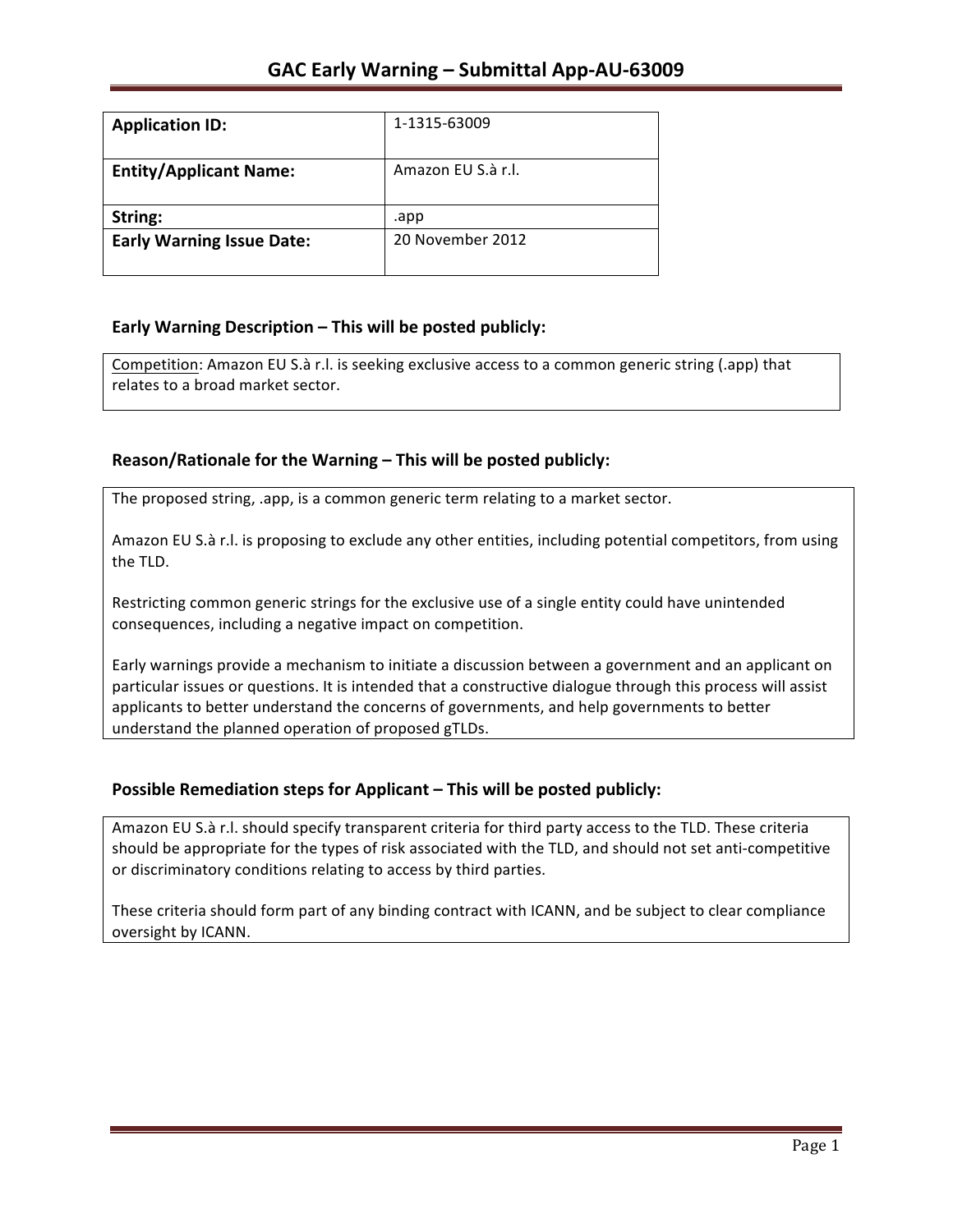### **Further Notes from GAC Member(s) (Optional) – This will be posted publicly:**

This Early Warning is from the Department of Broadband, Communications and the Digital Economy (DBCDE), on behalf of the Australian Government. In the first instance, communications and responses to this early warning should be emailed to gacearlywarning@gac.icann.org, with the text "Australian EW" and the application ID in the subject field.

# **INFORMATION FOR APPLICANTS**

## **About GAC Early Warning**

The GAC Early Warning is a notice only. It is not a formal objection, nor does it directly lead to a process that can result in rejection of the application. However, a GAC Early Warning should be taken seriously as it raises the likelihood that the application could be the subject of GAC Advice on New gTLDs or of a formal objection at a later stage in the process. Refer to section 1.1.2.4 of the Applicant Guidebook (http://newgtlds.icann.org/en/applicants/agb) for more information on GAC Early Warning.

## **Instructions if you receive the Early Warning**

**ICANN** strongly encourages you work with relevant parties as soon as possible to address the concerns **voiced in the GAC Early Warning.** 

### **Asking questions about your GAC Early Warning**

If you have questions or need clarification about your GAC Early Warning, please contact gacearlywarning@gac.icann.org. As highlighted above, ICANN strongly encourages you to contact gacearlywarning@gac.icann.org as soon as practicable regarding the issues identified in the Early Warning. 

### **Continuing with your application**

If you choose to continue with the application, then the "Applicant's Response" section below should be completed. In this section, you should notify the GAC of intended actions, including the expected completion date. This completed form should then be sent to gacearlywarning@gac.icann.org. If your remediation steps involve submitting requests for changes to your application, see the change request process at http://newgtlds.icann.org/en/applicants/customer-service/change-requests.

In the absence of a response, ICANN will continue to process the application as submitted.

#### **Withdrawing your application**

If you choose to withdraw your application within the 21-day window to be eligible for a refund of 80% of the evaluation fee (USD 148,000), please follow the withdrawal process published at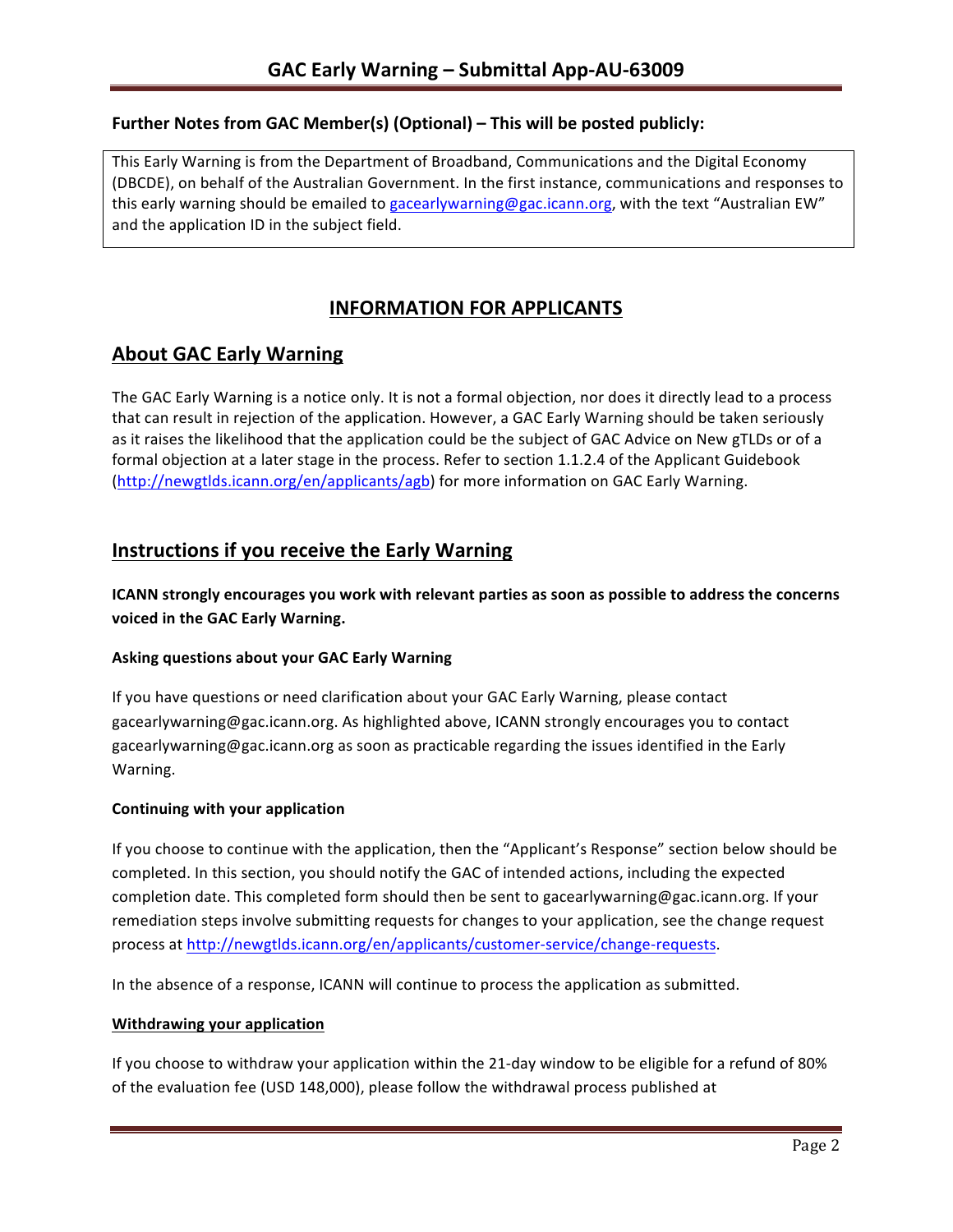http://newgtlds.icann.org/en/applicants/customer-service/withdrawal-refund. Note that an application can still be withdrawn after the 21-day time period; however, the available refund amount is reduced. See section 1.5 of the Applicant Guidebook.

For questions please contact: gacearlywarning@gac.icann.org

**Applicant Response:**